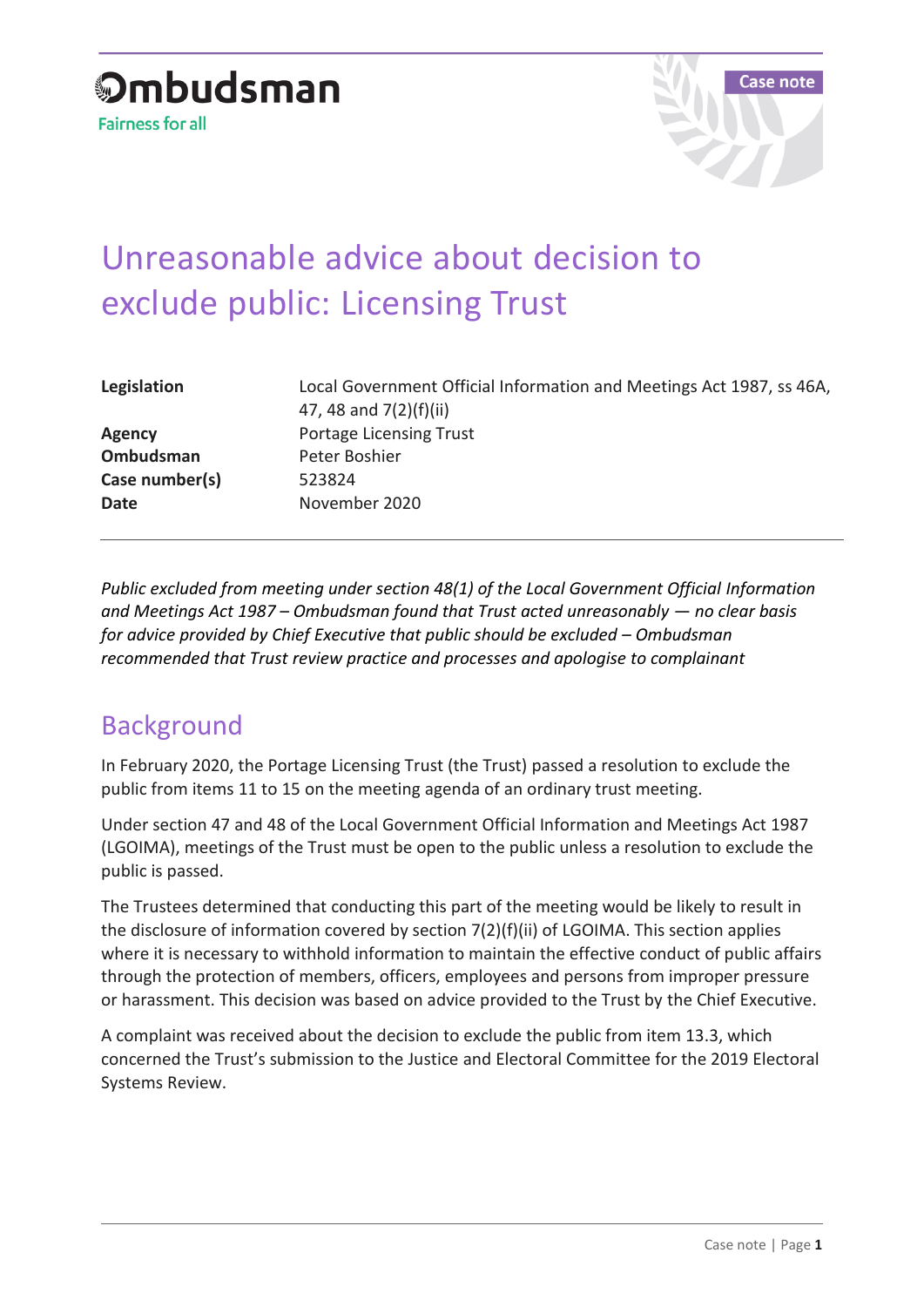# Investigation

Under section 13(1) of Ombudsmen Act 1975, an Ombudsman does not have jurisdiction to investigate decisions made by a "*committee of the Whole*", when the entire membership of the committee is present. Accordingly, in this case, the Chief Ombudsman investigated the adequacy of advice provided to the Trustees, which informed their decision to exclude the public from part of the ordinary trust meeting.

Section 46A of the LGOIMA states:

#### *46A Availability of agendas and reports*

- *(8) The chief executive may exclude from the reports made available under subsection (1), reports or items from reports that he or she reasonably expects the meeting to discuss with the public excluded.*
- *(9) The chief executive shall indicate on each agenda the items that he or she reasonably expects the meeting to discuss with the public excluded.*

This means that, prior to the meeting, the chief executive is required to form a view as to whether the public should be excluded while the agenda item is discussed, as the information requires protection under the relevant provisions of the LGOIMA. $<sup>1</sup>$ </sup>

The Ombudsman requested any official record or other documentation that illustrated advice given by the chief executive about the submission. In response, the Trust commented that management had '*considered the case notes, the law on harassment, and formed a view'*.

The Trust did not provide any official record or other documentation that illustrated why it was considered that information about the submission posed a real risk of improper pressure or harassment.

In the absence of any supporting documents, the failure to provide any reasons for its decision, and no apparent real risk of improper pressure or harassment, the Ombudsman formed the view that the Trust had not satisfied the requirements of section 46A.

## Outcome

 $\overline{a}$ 

The Ombudsman formed the final opinion that the Trust had acted unreasonably, given the absence of supporting documentation and an explanation of the advice. He recommended that the Trust provide the complainant with an apology and review its practices and guidelines for excluding the public from meetings. The Trust accepted both recommendations.

<sup>&</sup>lt;sup>1</sup> The grounds for excluding the public from meetings under section 48 of the LGOIMA include where public conduct of the meeting would be likely to result in disclosure of information there would be good reason to withhold under sections 6 or 7 of the LGOIMA, excluding section 7(2)(f)(i) (the protection of free and frank opinions).